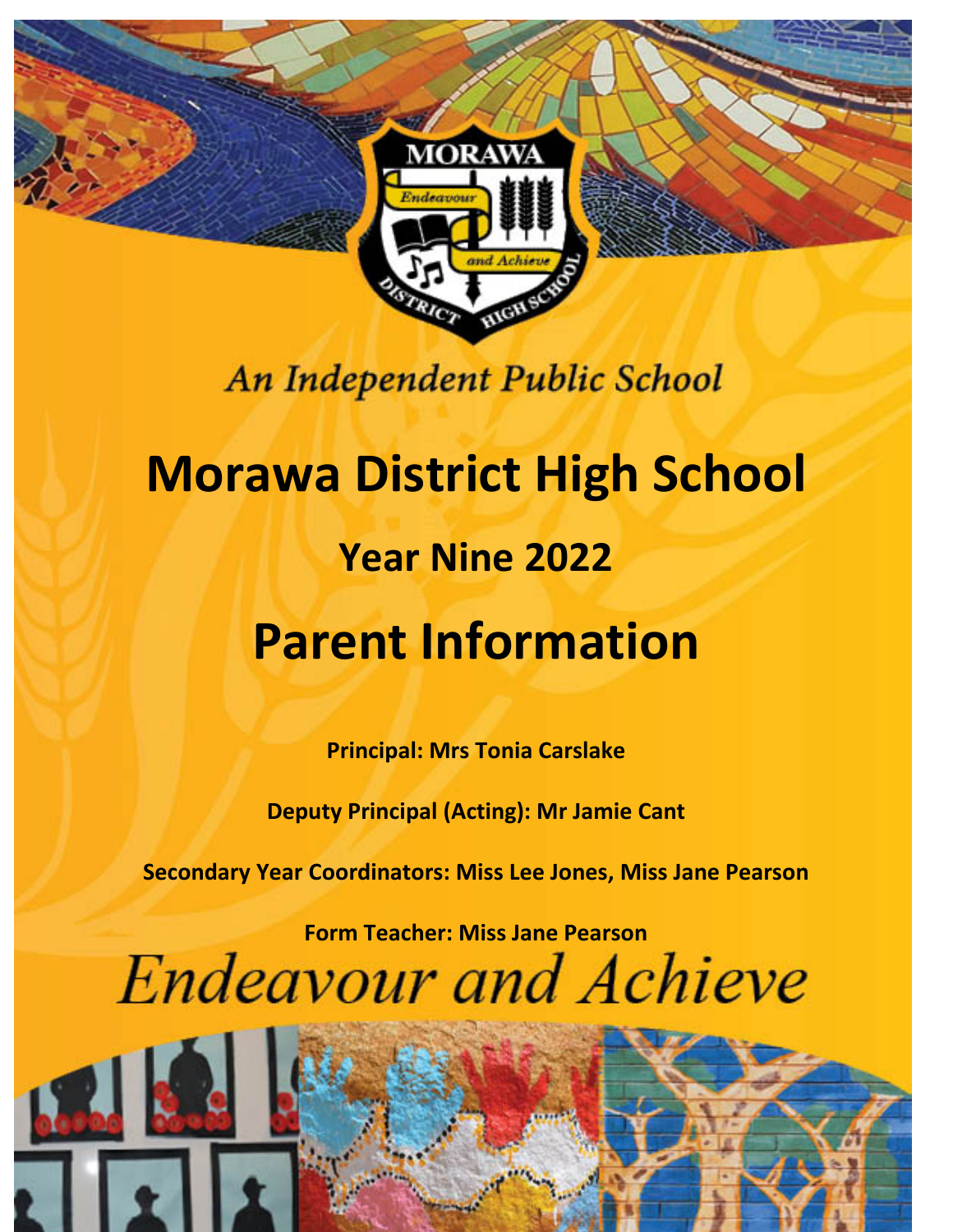#### **GROWING GOOD PEOPLE'**

#### **Mission**

Morawa District High School is an Independent Public School which shares a commitment with parents and the community to provide a safe, stimulating and differentiated learning environment ensuring all students are fully engaged and motivated to excel.

#### **Purpose**

To ensure students are provided with the opportunity to maximise their educational experiences in order to achieve their academic, social, creative and physical potential thus enabling them to be positive contributors to society.

#### **School Expectations**

Respect – We treat others with consideration and respect.

Responsibility – We are accountable for our own actions, resolving differences in constructive, peaceful ways; we contribute to society and take care of the environment.

Achievement – We have high expectations of students and staff and endeavour to achieve our best.

## **Introduction**

In order to keep parents informed about school and classroom expectations, a Parent Information meeting will be arranged in Wednesday of Week 4 to coincide with Early Close. A homework diary is a daily source of communication between home and school. Alternative sources of communication include emails or telephone calls. Please contact your child's teachers if you have any concerns or questions.

## **Attendance**

Going to school every day really does matter. Teachers plan programs in a sequence so students can build on skills and activities from one day to the next. Attendance is compulsory for all students. It is a legal requirement that all absences are explained. Once absentees have been completed by form teachers, parents will receive an SMS message from the school informing them that a child is absent without reason. If you child is absent, please inform the school office of the reason in person, by telephone, in writing or by text. If your child is late, please ask your child to get a late note from the school office.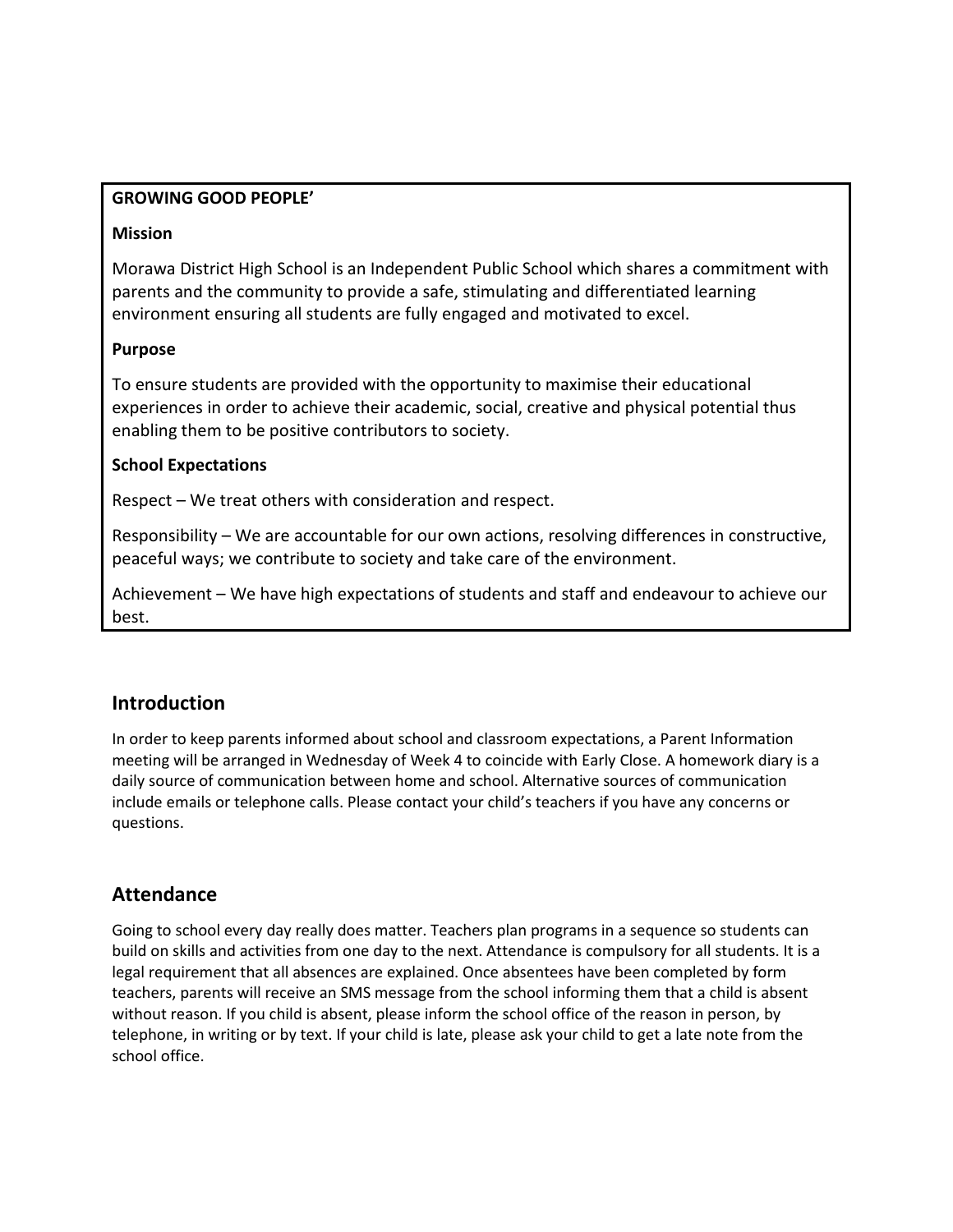Student Targets: We aim to have all students attend school more than 92% of the time. Each student will have an attendance target set for each term. All students who meet their target will be invited to the attendance reward determined by the Student Council. All students with 92% attendance and above will automatically be invited and also be eligible for the \$20 voucher drawn at the final whole school assemblies. Students with 100% attendance rates will also be recognised.

## **Behaviour Management**

#### **Code of Behaviour**

All students and staff are guided by our school Charter which states:

- 1. All students have the right to learn and all teachers have the right to teach free from disruption.
- 2. All students and staff have the right to be treated courteously and with respect.
- 3. All students and staff have the right to work in a clean and safe environment.
- 4. All students and staff have the right to have their property cared for and respected.

5. All students and staff have the right to expect all members of the school community to abide by the Department of Education regulations.

Morawa District High School has adopted a holistic approach to supporting student behaviour and the behaviour management plan (BMP) needs to be shared and understood by parents, teachers and students. We believe in strong classroom management strategies and have adopted a shared concern approach towards bullying. The outcomes we wish to achieve are accomplished through curriculum initiates, teacher involvement and skill, and student empowerment. Any consequence for inappropriate behaviour needs to be balanced, if not outweighed, by positive, meaningful programs of involvement and recognition. Please refer to our Behaviour Referral Process which is included in this booklet.

## **Portable and Electronic Devices**

Students bringing devices to school are required to have them switched off and kept in school bags for the duration of the school day. Devices can only be taken from bags and used following the final bell for the day. Students and their families should note that these items are brought to school at the students' own risk.

In some circumstances, a teacher may have reason to ask a student to use the mobile device for the benefit of learning. In these cases, students will be asked to limit their device usage to the learning activity and return them to the bag after the task is complete. This is the only exception and students are expected to follow direction from the teacher.

Students failing to abide by this requirement will either be asked to hand it directly to the staff member concerned. Students failing to do as asked, will be subject to the standard behaviour sanctions explained in our Behaviour Management Policy. A register of confiscated devices will be kept for security purposes and the item will be returned to the student at the end of the school day.

## **Water bottles and Hats**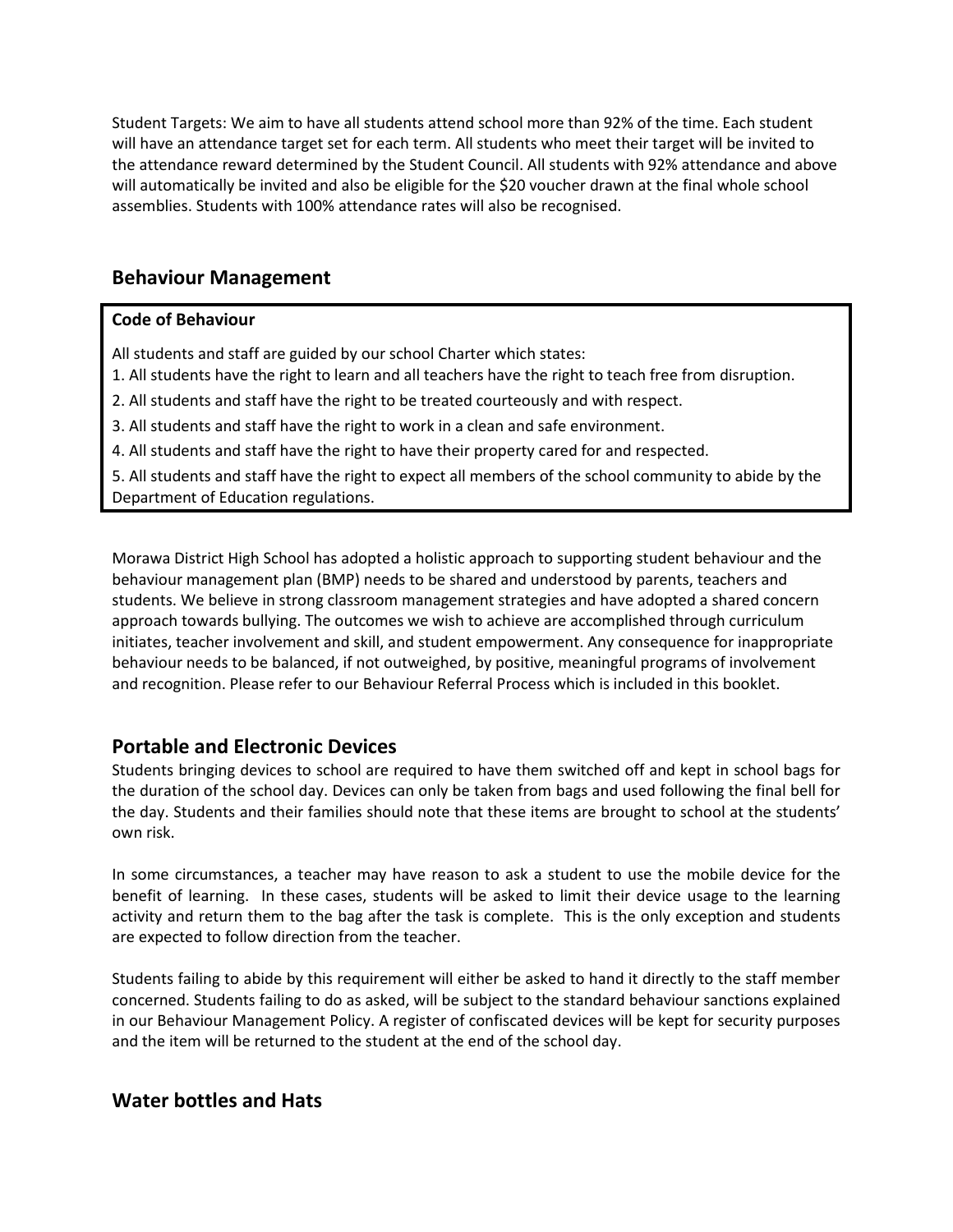Please encourage your child to bring a water bottle and hat to school each day. Students must stay under the veranda areas during breaks if they do not have a hat.

## **The Importance of Reading**

The importance of reading for children cannot be underestimated. Reading for pleasure can benefit a child's education, social and cognitive development, their wellbeing, and their mental health. A reading schedule will be established in each English class - with students encouraged to read at home. Our English Teacher, Ms Henderson, is also prepared to work with parents to find suitable home reading materials (novels and non-fiction) geared to student's interests, if they call her to discuss their child's needs.

## **Uniform**

Our school community believes that adherence to a School Dress Code promotes a positive image of the school within the wider community. It gives students pride in their school and provides a safe and supportive environment for them. A School Dress Code assists parents with the cost of clothing students. Furthermore, it provides a learning opportunity for the students to appreciate that in some context, beyond school, dress codes apply

The School Dress Code will be strongly enforced in line with the Department of Education expectations in this area. This includes the wearing of a hat throughout the year. It is also expected that the students will follow required Health and Safety Regulations in particular classes. This will include such things as wearing closed in shoes in specialist classes. The Uniform Shop is co-ordinated by the P&C Association and the MDHS IPS Board. The P&C Association endeavour to provide affordable pricing of school uniforms and purchasing through the uniform shop is encouraged. Second hand uniforms are available for purchase also through the P&C Association. **Leggings can only be worn with shorts or a skirt. Denim is not to be worn to school blue or black). Short skirts and short shorts are not to be worn; they need to be mid length.**

#### *This dress code has been developed to:*

- Enhance the image for the school within the community.
- Give students pride in their school.
- Provide a safe and supportive environment for all students.
- Assist parents with the cost of clothing students.

Our School Dress Code consists of school shirts (black/gold polo, white dress shirt or house colours) school dress and plain black pants/ shorts/skirts/skorts (no patterns, no other colours or visible logos).

#### **Secondary Students (Years 7 – 12)**

- **Hats** free choice with appropriate slogans. Brimmed hats recommended.
- **Pants, Shorts and Skirts** black. (no patterns, no other colours or overly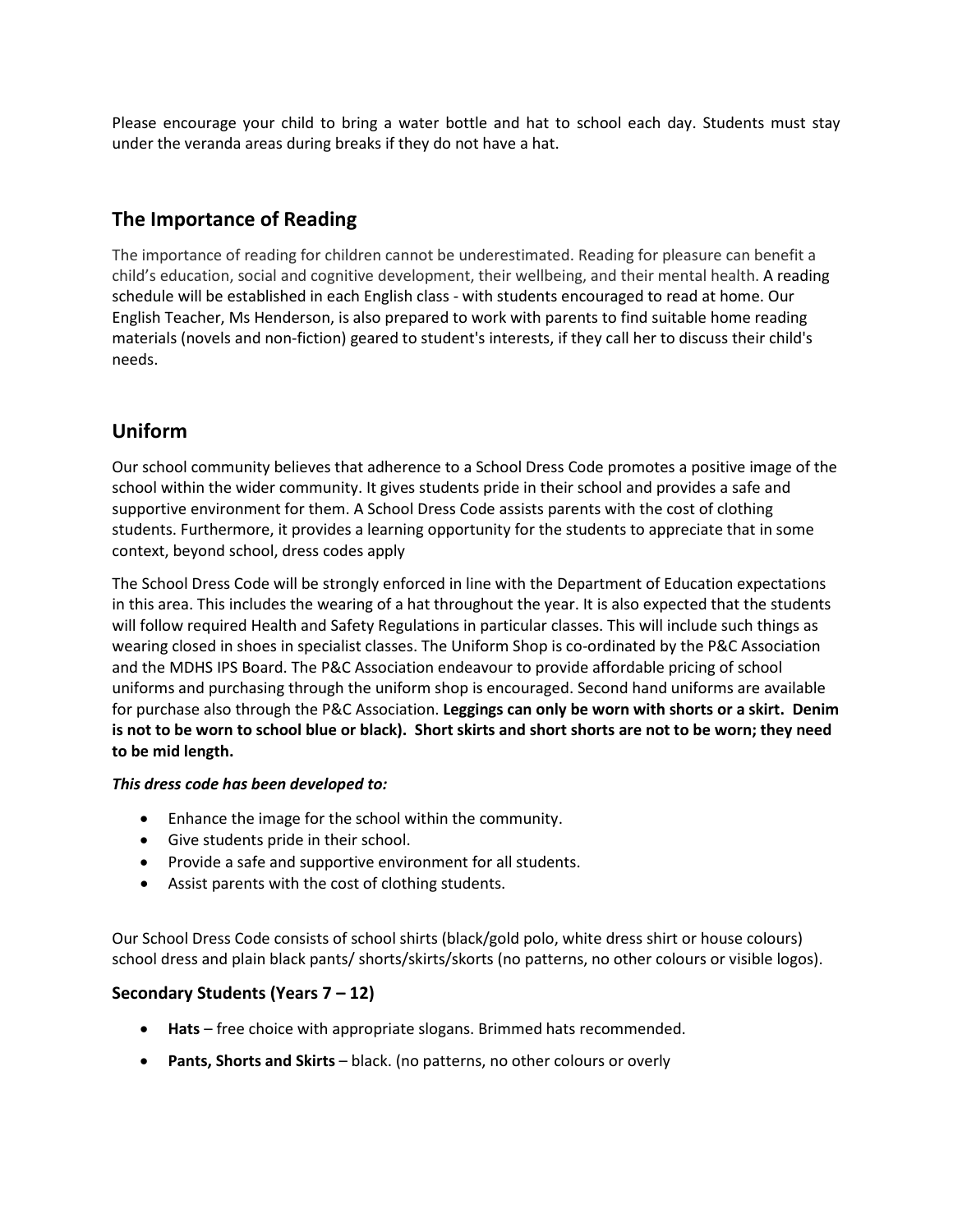visible logos). The school will make judgements regarding suitability of attire when required.

- **Unisex Black/Gold Zip Jacket or Black Jumper** (no patterns, no other colours or visible logos), are the winter uniform.
- **Shirts** white dress shirt, black/gold polo, or house colour polo shirts.
- **Undergarments-** (e.g. long sleeved clothes) worn under the school shirt must be black under polo shirt and white under dress shirt.

## **Awards**

Legend Certificates will be awarded to nominated students at secondary assemblies throughout the year. Students who are the highest achiever in each learning area will be recognised at the final end of semester assemblies. Academic, Class and Citizenship Awards will also be presented at the final end of year ceremony.

## **Good Standing**

Good Standing (GS) is a status that determines a student's access to and participation in extra-curricular activities. All students commence with GS status at the beginning of every year. GS defines a student's status in terms of maintaining satisfactory attendance, behaviour and conduct. The Good Standing Policy is applicable to students from Year 1 to 12. Parents will be notified if their child has lost their Good Standing.

## **School Diaries**

At the beginning of the school year, parents were asked on the school booklist to purchase a school diary. Students are asked to bring their diary with them to school every day and show it to you Thursday night so you can sign it. Your child can also place any upcoming events and due dates of assignments etc in the diary. **A diary assists students with their general organisation.**

## **Homework**

Students will be given homework tasks to complete each week by their individual learning area teachers. Please contact the form or class teacher if you have any concerns regarding this.

Homework, by definition, is schoolwork that is done at home. This work may take any one of the following forms:

- class work that needs to be completed (worksheets, etc.)
- a revision assignment devised to assist the student to look back at past work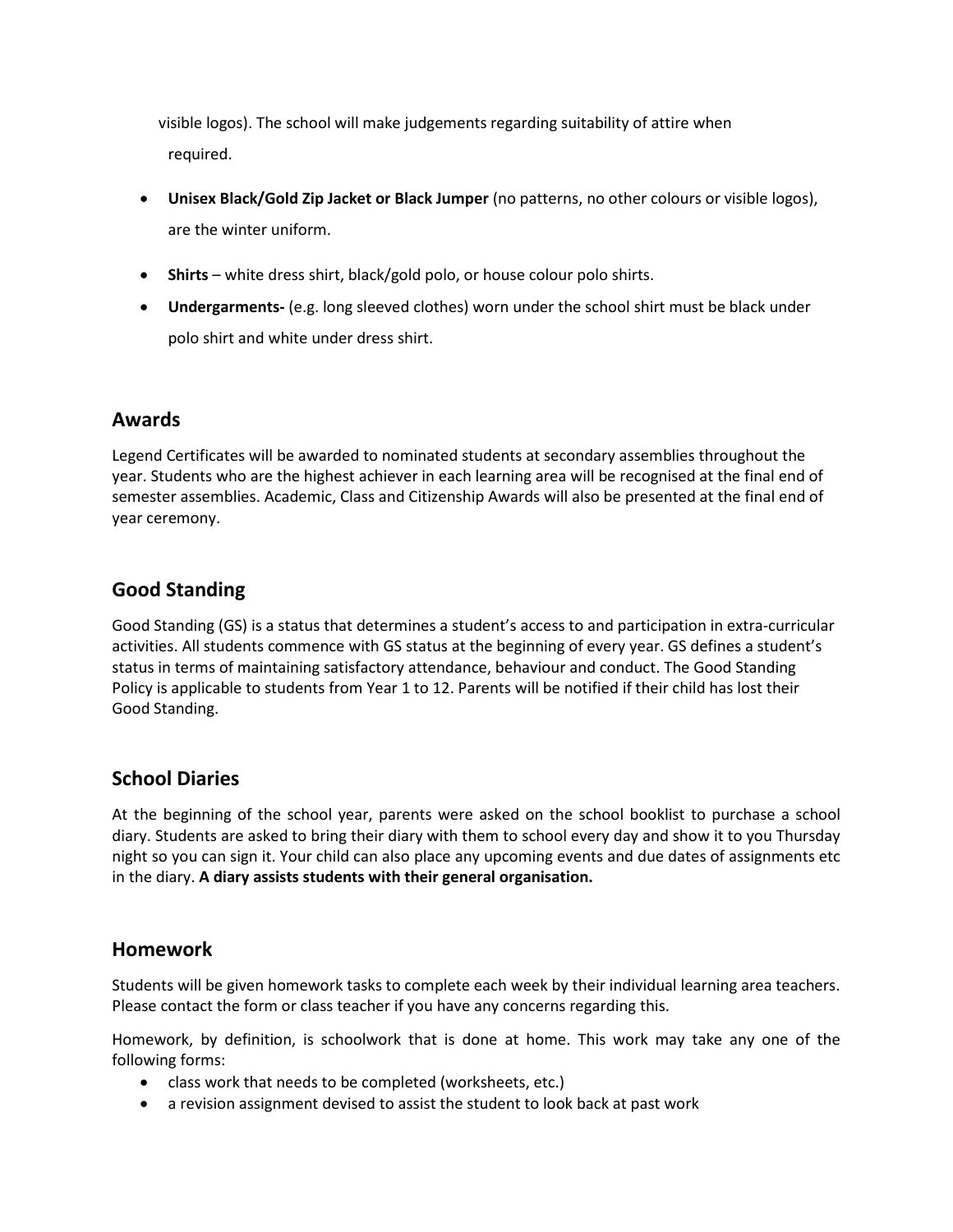- research work which may involve members of the family or for which some time may be required to collect information
- reading through past notes, texts to reinforce knowledge or understanding
- reading a novel (school or other) or magazines (literacy is the basis of everything)

## **House Points**

The house system is a reward system that fosters positive relationships between students and staff, which encourages students to actively contribute towards the betterment of themselves and the entire school community. The highest House Point earner is recognised at the end of each term, and students can gain rewards from their individual house points throughout the term.

## **Reporting to Parents**

Parents will be provided school reports at the end of each semester. An Interim Report will also be sent out at the end of Term 1, to give early feedback on your child's progress. Appointments for parent/teacher meetings can be arranged in the final week of Semester 1. Parents are encouraged to arrange to discuss student progress with classroom teachers whenever necessary or if you have any queries about any other aspects of your child's educational program.

In Western Australia, student achievement in the learning areas taught is reported on a five-point scale for all years. From Years 3 – 10 the following table of letter grades and achievement descriptors must for all years. From Years 3 – 10 the following table of letter grades and achievement descriptors must be used.

#### **Letter grade Achievement descriptor**

**A Excellent**: The student demonstrates excellent achievement of what is expected for this year level.

**B High**: The student demonstrates high achievement of what is expected for this year level.

**C Satisfactory**: The student demonstrates satisfactory achievement of what is expected for this year level.

**D Limited**: The student demonstrates limited achievement of what is expected for this year level.

**E Very low**: The student demonstrates very low achievement of what is expected for this year level.

## **STEAM**

A higher emphasis will be placed on STEM (science, technology, engineering, arts, mathematics) in our quest to promote the development of the  $21<sup>st</sup>$  century skills of problem solving, critical analysis and creative thinking. Secondary students have a timetabled period each week to develop STEAM skills and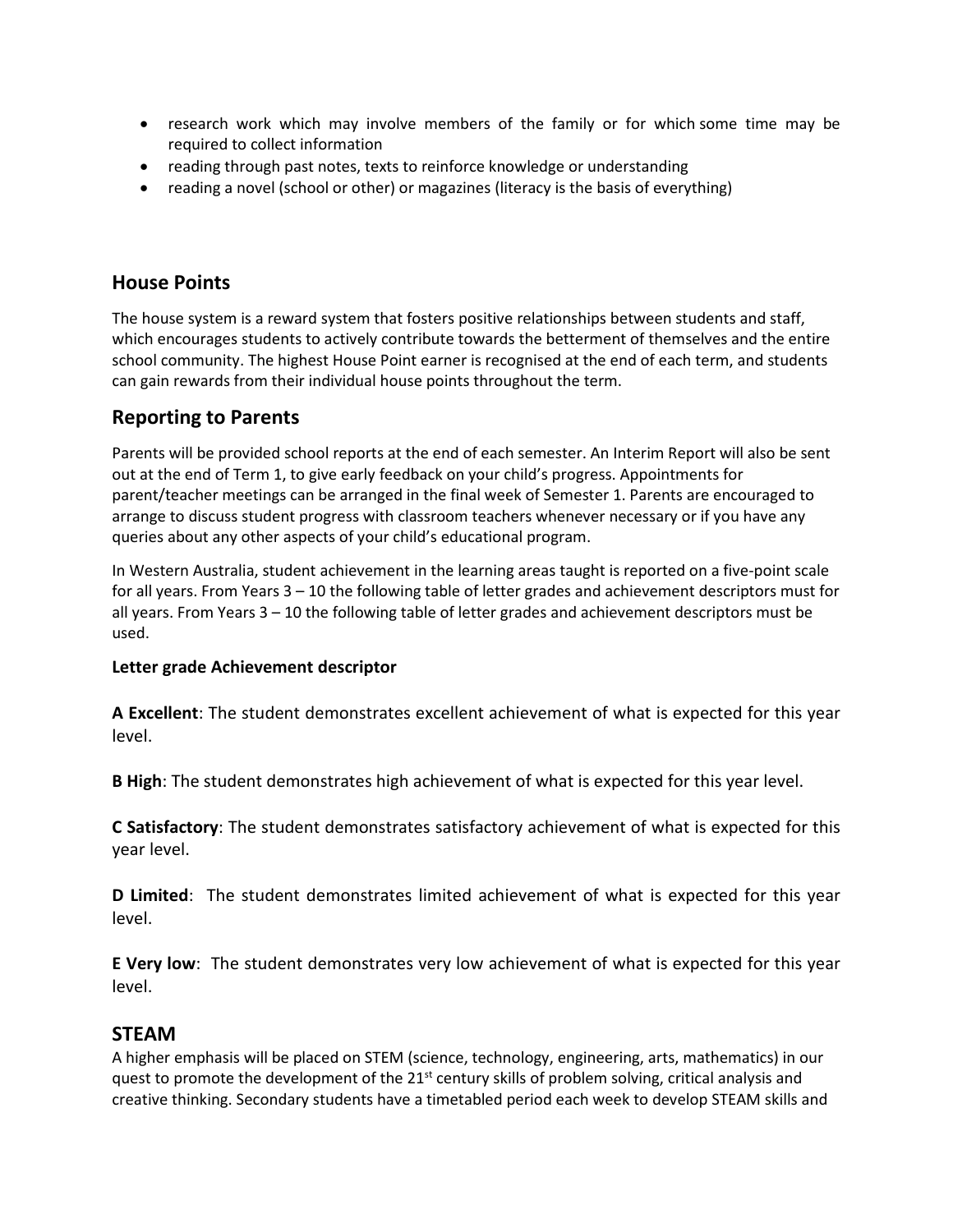abilities through project based problem solving activities using technologies such as SPIRO balls and iPads for coding.

## **Camps**

Students will also have the opportunity to participate in other camps, including Country Week during the year. Students must have their Good Standing to be eligible to attend this camp.

## **Curriculum**

The Australian Curriculum provides a balanced curriculum for all students. It sets the expectations for what all Australian students should be taught, regardless of where they live or their background. The Western Australian Curriculum and Assessment Outline is for all students from Kindergarten to Year 10 and encompasses the Australian Curriculum. It sets out the mandated curriculum, guiding principles for teaching, learning and assessment and support for teachers in their assessment and reporting of student achievement. At Morawa District High School we differentiate student learning to meet the needs of all students as a priority.

The Western Australian curriculum currently encompasses ACARA's Australian Curriculum in English, mathematics, science and history; as well as Humanities and Social Sciences, Health and Physical Education, Technologies and The Arts.

## **English**

The English curriculum is built around the three interrelated strands of language, literature and literacy. Together, the strands focus on developing students' knowledge, understanding and skills in listening, reading, viewing, speaking, writing and creating. Learning in English builds on concepts, skills and processes developed in earlier years.

In Year 9, students communicate with peers, teachers, individuals, groups and community members in a range of face-to-face and online/virtual environments. They experience learning in familiar and unfamiliar contexts that relate to the school curriculum, local community, regional and global contexts.

Students engage with a variety of texts for enjoyment. They listen to, read, view, interpret, evaluate and perform a range of spoken, written and multimodal texts in which the primary purpose is aesthetic, as well as texts designed to inform and persuade. These include various types of media texts including newspapers, magazines and digital texts, early adolescent novels, non-fiction, poetry and dramatic performances. Students develop their understanding of how texts, including media texts, are influenced by context, purpose and audience.

Literary texts that support and extend students in Year 7 as independent readers are drawn from a range of realistic, fantasy, speculative fiction and historical genres and involve some challenging and unpredictable plot sequences and a range of non-stereotypical characters. These texts explore themes of interpersonal relationships and ethical dilemmas within real-world and fictional settings and represent a variety of perspectives. Informative texts present technical and content information from various sources about specialised topics. Text structures are more complex including chapters, headings and subheadings, tables of contents, indexes and glossaries. Language features include successive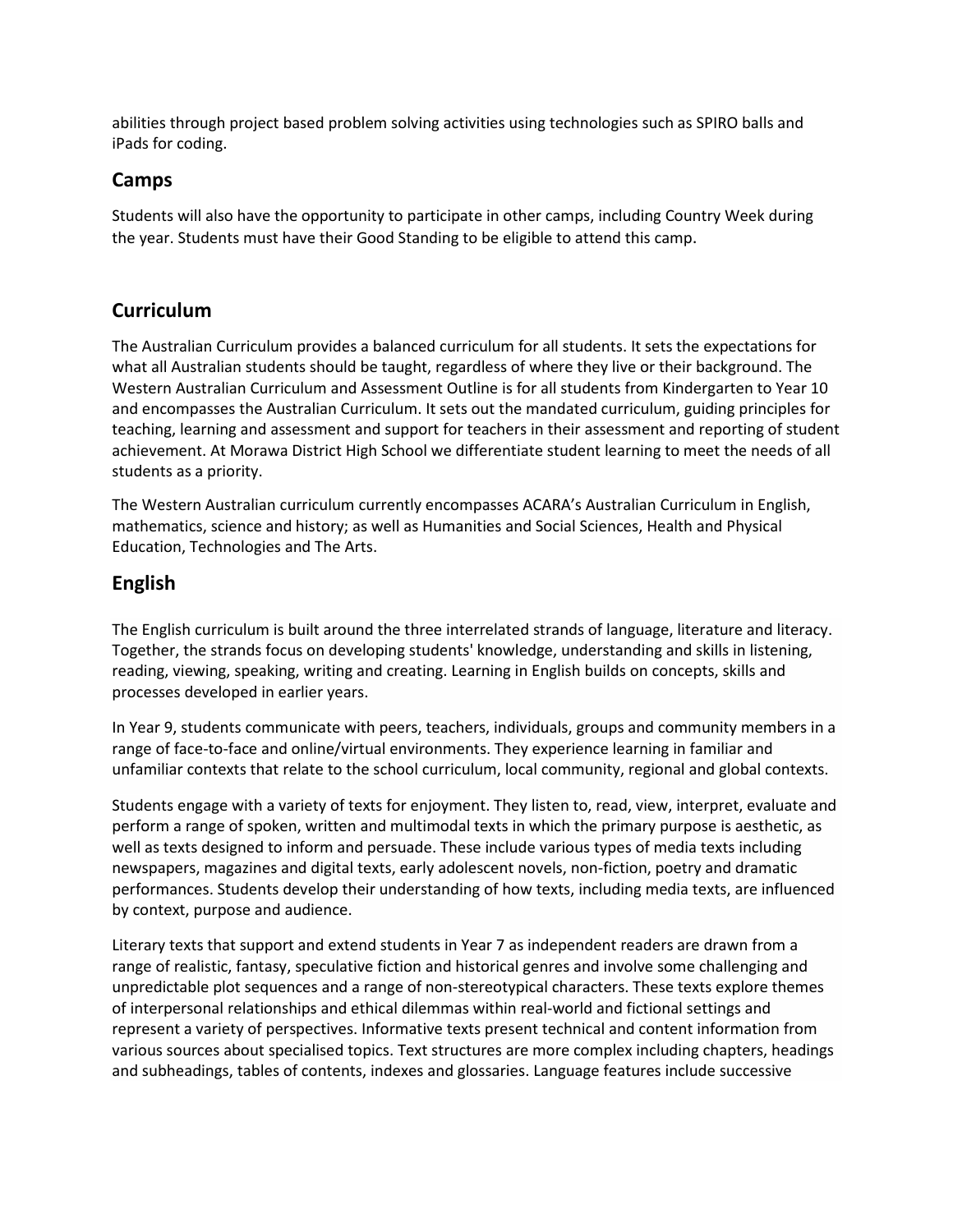complex sentences with embedded clauses, unfamiliar technical vocabulary, figurative and rhetorical language, and information supported by various types of graphics.

Students create a range of imaginative, informative and persuasive types of texts, for example narratives, procedures, performances, reports and discussions, and are beginning to create literary analyses and transformations of texts.

By the end of Year 9, students analyse the ways that text structures can be manipulated for effect. They analyse and explain how images, vocabulary choices and language features distinguish the work of individual authors.

They evaluate and integrate ideas and information from texts to form their own interpretations. They select evidence from texts to analyse and explain how language choices and conventions are used to influence an audience. They listen for ways texts position an audience.

Students understand how to use a variety of language features to create different levels of meaning. They understand how interpretations can vary by comparing their responses to texts to the responses of others. In creating texts, students demonstrate how manipulating language features and images can create innovative texts.

Students create texts that respond to issues, interpreting and integrating ideas from other texts. They make presentations and contribute actively to class and group discussions, comparing and evaluating responses to ideas and issues. They edit for effect, selecting vocabulary and grammar that contribute to the precision and persuasiveness of texts and using accurate spelling and punctuation.

## **Mathematics**

The proficiency strands understanding, fluency, problem-solving and reasoning are an integral part of mathematics content across the three content strands: number and algebra, measurement and geometry, and statistics and probability. At this year level:

- **Understanding** includes describing patterns in uses of indices with whole numbers, recognising equivalences between fractions, decimals, percentages and ratios, plotting points on the Cartesian plane, identifying angles formed by a transversal crossing a pair of lines, and connecting the laws and properties of numbers to algebraic terms and expressions
- **Fluency** includes calculating accurately with integers, representing fractions and decimals in various ways, investigating best buys, finding measures of central tendency and calculating areas of shapes and volumes of prisms
- **Problem-solving** includes formulating and solving authentic problems using numbers and measurements, working with transformations and identifying symmetry, calculating angles and interpreting sets of data collected through chance experiments
- **Reasoning** includes applying the number laws to calculations, applying known geometric facts to draw conclusions about shapes, applying an understanding of ratio and interpreting data displays.

#### **Numbers and Algebra**

By the end of Year 9, students solve problems involving simple interest. Students apply the index laws to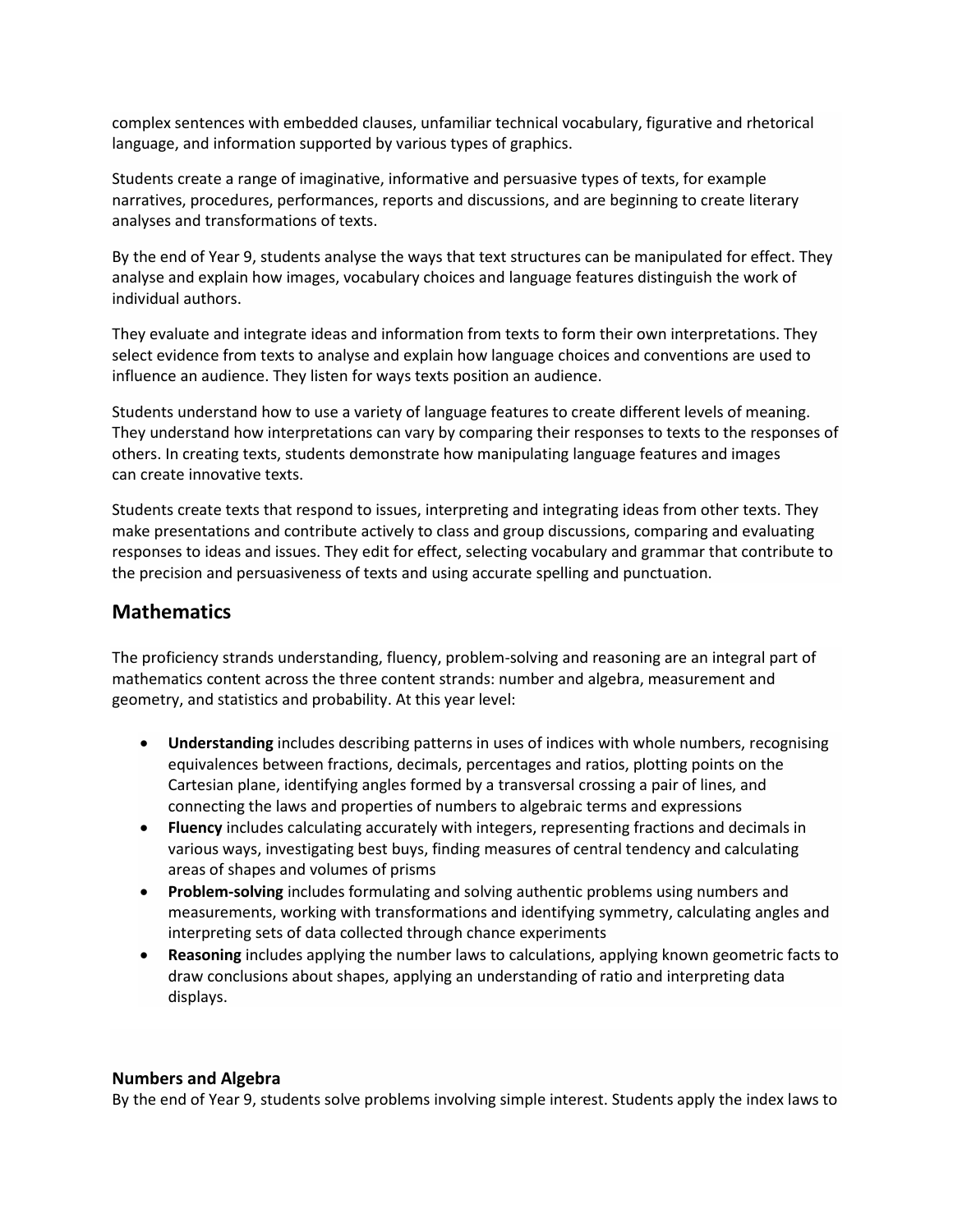numbers and express numbers in scientific notation. They expand binomial expressions. They find the distance between two points on the Cartesian plane and the gradient and midpoint of a line segment. They sketch linear and non-linear relations.

#### **Measurement and Geometry**

Students interpret ratio and scale factors in similar figures. Students explain similarity of triangles. They recognise the connections between similarity and the trigonometric ratios. Students calculate areas of shapes and the volume and surface area of right prisms and cylinders. They use Pythagoras' Theorem and trigonometry to find unknown sides of right-angled triangles.

#### **Statistics and Probability**

Students calculate relative frequencies to estimate probabilities, list outcomes for two-step experiments and assign probabilities for those outcomes. Students compare techniques for collecting data from primary and secondary sources. They construct histograms and back-to-back stem-and-leaf plots.

## **Humanities and Social Sciences**

In Year 8, Humanities and Social Sciences consists of, Economics and Business and Geography and History and Civics & Citizenship.

Students develop increasing independence in critical thinking and skill application, which includes questioning, researching, analysing, evaluating, communicating and reflecting. They apply these skills to investigate events, developments, issues, and phenomena, both historical and contemporary.

At Standard, students construct a range of questions and hypotheses involving cause and effect, patterns and trends, and different perspectives. They use a range of methods to select, record and organise relevant information and/or data from multiple sources. When interpreting sources, students identify their origin and purpose, and draw conclusions about their usefulness. They examine sources to compare different points of view/perspectives and describe different interpretations. Students analyse information and/or data to identify simple patterns, trends, relationships and/or change over time. They draw evidence-based conclusions, using information and/or data to consider multiple perspectives and/or to propose action in response to contemporary challenges. Students develop a range of texts appropriate to the type of discussion and/or explanation required. They use subject-specific terminology and concepts, and provide evidence from a range of sources to support conclusions, and acknowledge these sources.

Students describe some ways individuals and political parties participate within the electoral system in Australia's democracy. They describe Australia's court system and how the courts resolve disputes. Students identify the principles of justice and the threats to these principles.

Students explain the interdependence between Australia and other economies by identifying Australia's trading partners, and describe how specialisation results in the exchange of goods and services between countries. They describe the risks and rewards that result from making consumer and financial choices. Students describe innovations and changes in business, and the implications for the current and future work environment.

Students explain the spatial variation and characteristics of natural environments and the interconnections between people, places and environments. They identify the cause and effect of these interconnections, and predict possible implications for people, places and natural environments, now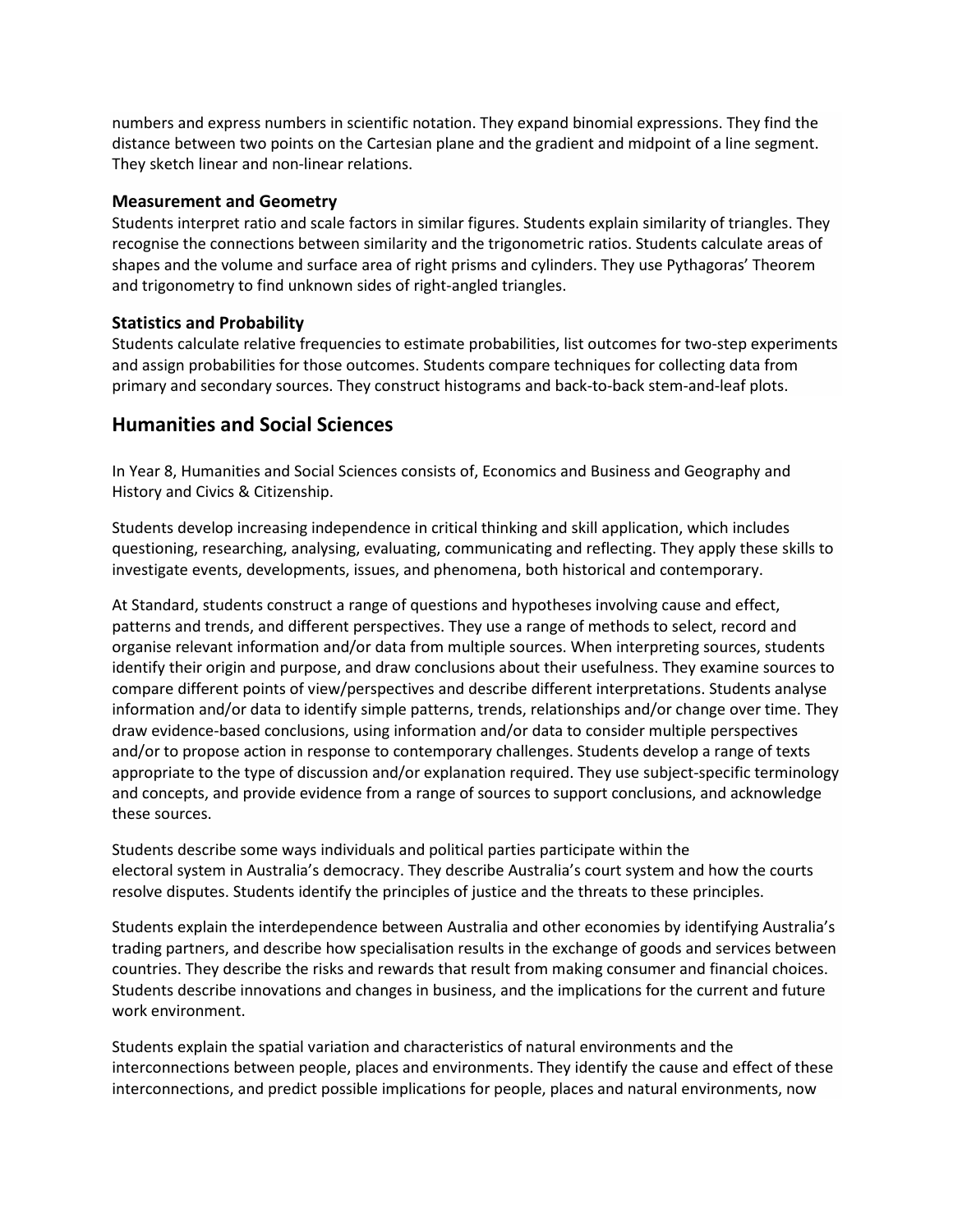and in the future. Students make inferences about the spatial outcomes of the interconnections between people, places and environments.

Students explain the causes and effects of the Industrial Revolution and World War I over both the short and long term, and the significance of each. Students use evidence to explain patterns of change and continuity over time, and identify the motives and actions of the individuals and groups at that time.

## **Science**

Students study the strands Science Understanding and Science as a Human Endeavour in 2019, through the sub-strands Chemical Science and Biological Science and Physical Science and Earth/Space Science.

By the end of Year 9, students explain chemical processes and natural radioactivity in terms of atoms and energy transfers and describe examples of important chemical reactions. They describe wave and particle models of energy transfer and apply these to explain phenomena. They explain global features and events in terms of geological processes and timescales. They analyse how biological systems function and respond to external changes and describe ecosystems with reference to interdependencies, energy transfers and flows of matter.

Students describe social and technological factors that have influenced scientific developments.

#### **Health and Physical Education**

The Health and Physical Education curriculum provides opportunities for students to develop, enhance and exhibit attitudes and values that promote a healthy lifestyle.

In Year 9, the content expands students' knowledge, understanding and skills to help them achieve successful outcomes in personal, social, movement and online situations. They learn how to take positive action to enhance their health, safety and wellbeing by applying problem-solving and effective communication skills, and through a range of preventive health practices.

Students continue to develop and refine specialised movement skills and focus on developing tactical thinking skills in a range of contexts and applying them to physical activities. They have opportunities to analyse their own and others' performance using feedback to improve body control and coordination. They learn about health-related and skill-related components of fitness and the types of activities that improve individual aspects of fitness. The application of fair play and ethical behaviour continues to be a focus for students as they consider modified rules, scoring systems and equipment, which allows participants to enjoy physical activities and experience success. They begin to link activities and processes to the improvement of health and fitness.

#### **The Arts**

The Arts have the capacity to engage, inspire and enrich all students, exciting the imagination and encouraging them to reach their creative and expressive potential. The term 'creativity' plays a critical role in all arts subjects. The Arts includes two strands – Making and Responding.

#### **Visual Arts**

In Year 9, students develop ideas related to a given theme. They select and explore media and materials, and briefly document their results. Students use elements and principles when developing artwork and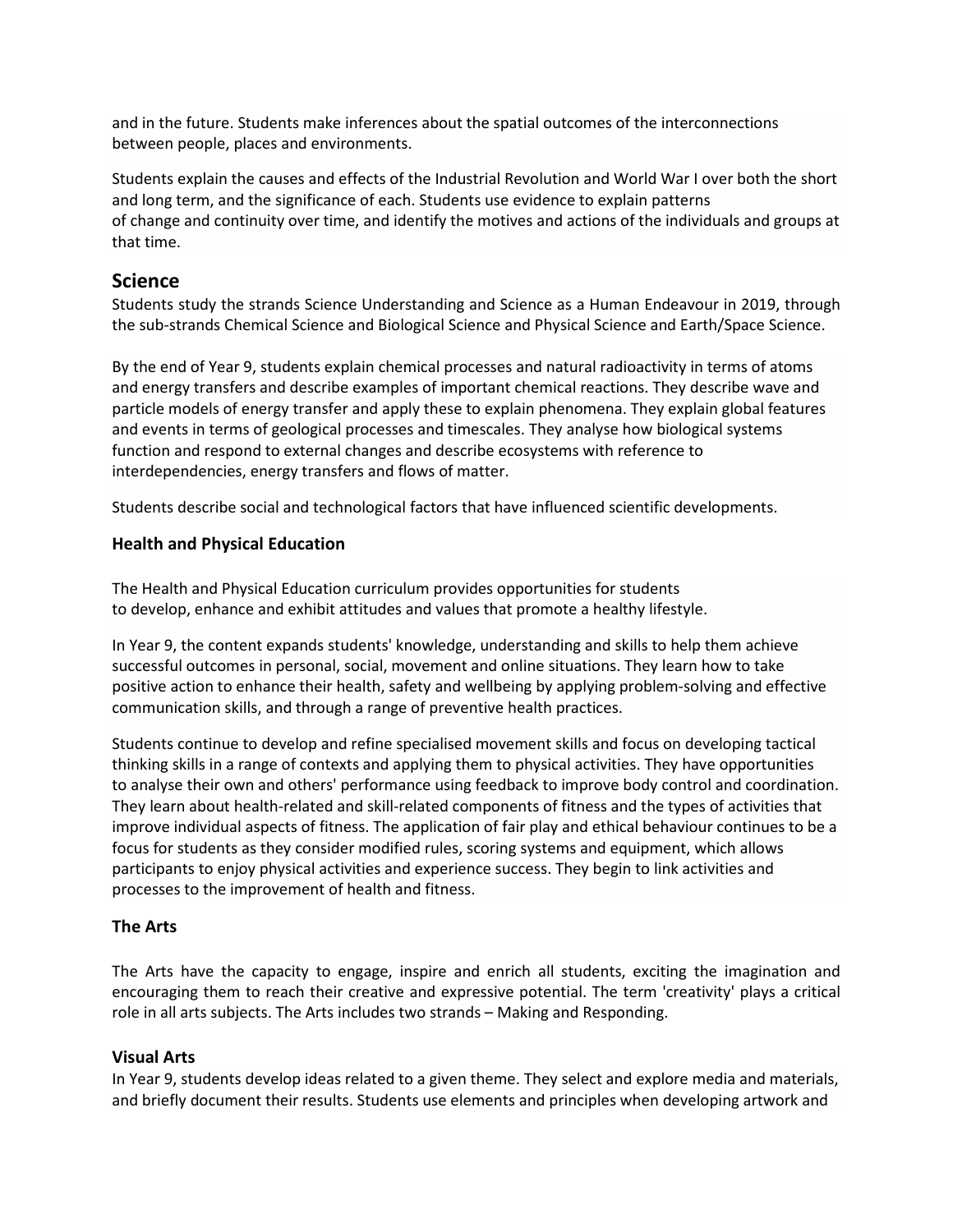make decisions about composition. They write annotations and comment about design intentions. They explore and experiment with techniques and processes and, with guidance, use a selected process to create and present a finished artwork. Students use equipment and materials in a safe manner. They reflect on their own artwork and discuss possible improvements.

In responding to artwork, students use art terminology, identify obvious key features and provide personal opinions. They provide a description of an artwork and discuss the use of elements and principles. Students make comments about meaning, based on personal interpretations.

This course develops skills and explores new studio areas such as acrylic painting, print making and sculpture. The students complete a range of fine art projects and study the art in our society to enhance the production of their work.

#### **Music (Pop Band)**

By the end of Year 9, students identify, sing, play, notate and apply pitch and rhythm patterns, scales, intervals and triads, with some inconsistencies. They improvise and create musical ideas within a given framework that show some development, and incorporate some suitable dynamics. Students sing or play performance activities and practised repertoire with developing technique and some expression. With guidance, they endeavour to adjust tone and volume to blend and balance when rehearsing and performing within an ensemble.

Students identify, analyse and describe the use of specific elements of music in mainly generalised responses, using some appropriate music terminology. They identify and describe some musical characteristics associated with different cultures, contexts and styles.

Students will investigate a range of music genres, instruments and innovations, and will have the opportunity to learn various instruments in class. They will learn individual and ensemble skills in a contemporary context.

#### **Instrumental Music**

At Morawa District High School the Department of Education's Instrumental Music School Services (IMSS) provides enriched, instrumental instruction for students from Years 5 to 12 on a brass or percussion instrument. The program offered is optional and is aimed at those students who show keen interest and aptitude in music, and who are prepared to make an ongoing commitment to musical activity. In order to be accepted into the program at Morawa District High School, students undertake a Music Aptitude Indicator test. Successful students must also satisfy the following criteria:

- A demonstrated willingness to participate in the program
- An aptitude for music demonstrated in classroom music
- Parental support
- Ability to meet the requirements of the program, such as instrumental lessons, daily practice and participation in the school band.

In instrumental lessons students come out of their regular classes on a rotating timetable. Tuition is provided in small group lessons of 30 minutes once a week. Instrumental students are required to participate in the Morawa District High School Junior Brass Band (Years 5-8) and/or the Morawa District High School Senior Brass Band (Years 7-12) when their level of playing has reached the required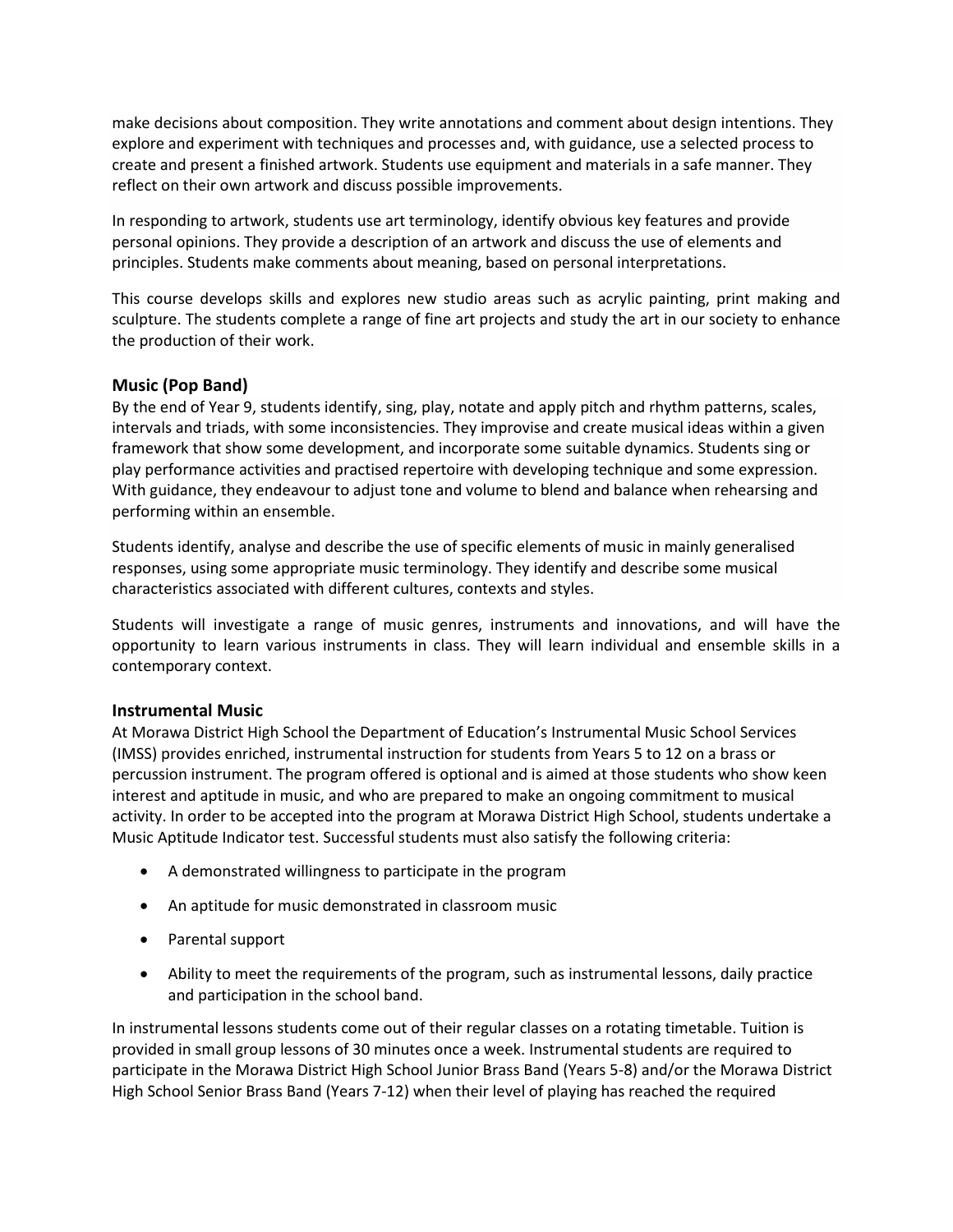standard. Practice for Senior Brass Band is on Thursday afternoons from 3.30 – 5pm, and Junior Brass Band is on Friday mornings at 8.30am.

#### **Technologies**

Technologies enrich and impact on the lives of people and societies globally. They can play an important role in transforming, restoring and sustaining societies and natural, managed and constructed environments. In an increasingly technological and complex world, it is important to develop knowledge and skills to analyse and creatively respond to design and/or digital challenges. Technologies motivates young people and engages them in a range of learning experiences that are transferable to family and home, constructive leisure activities, community contribution and the world of work. Technologies include two distinct areas – Design & Technologies and Digital Technologies.

#### **Design and Technology: Home Economics (Food in the Fast Lane)**

In Year 9, students identify components of food and fibre production systems. Students identify nutritional values and physical properties of food to determine preparation techniques and presentation. This practical course provides students with the opportunity to develop the skills to make informed food decisions, prepare snacks and simple meals, and to create simple sewing tasks.

#### **Design and Technology: Wood and Metal Work**

In Year 9, students identify how the selection of material and technology process is influenced by the combination of materials, systems, components, tools and equipment. They use hand skills and machinery to make interesting models and constructions, using a variety of materials and techniques.

#### **Digital Technology**

In Year 9, students identify types of networks, including wired, wireless and mobile networks and the hardware components of a network. They identify ways digital systems represent text, image and audio data. Students use a range of digital sources to explore how to acquire data. They create information using relevant software, and creates data to model objects and/or events. Students create digital solutions considering the user experience of a digital system that allows for choices to be made within a user interface. They work collaboratively online to create and communicate information, with consideration for social contexts. Students use a range of techniques, appropriate digital technical terms and technologies to design, develop, review and communicate design ideas, plans and processes.

*To the Parents of our Year 7 students,*

*We look forward to your anticipated support in creating a positive learning adventure for the students at Morawa DHS.*

*Please do not hesitate to contact your child's teachers should you have any questions or concerns.*

*Thank you,*

*Mr Jamie Cant – Deputy Principal (Acting)*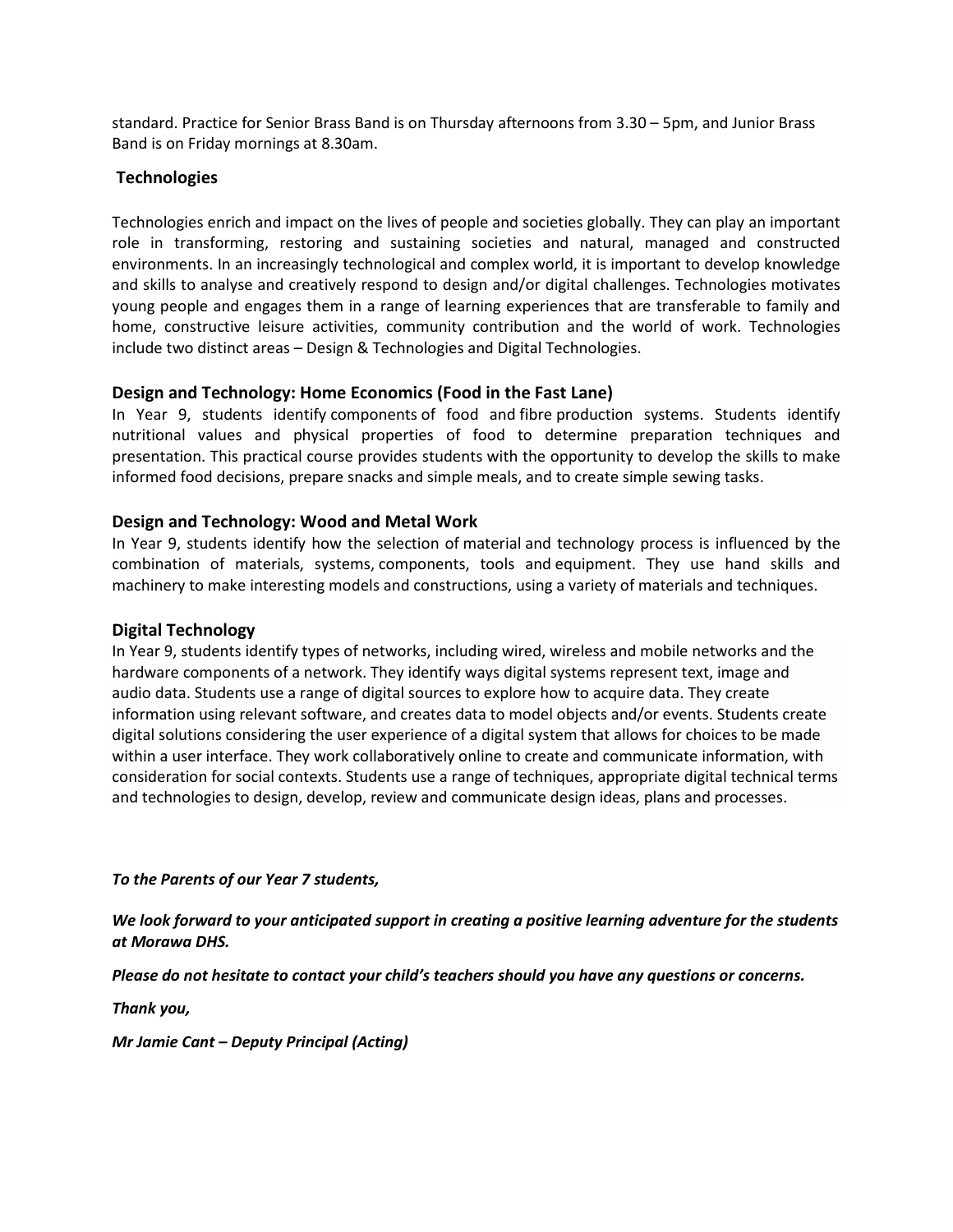## **Secondary Staff Email List**

| <b>BOND Rosemary</b>    | rosemary.bond@education.wa.edu.au    |
|-------------------------|--------------------------------------|
| <b>CANT Jamie</b>       | Jamie.cant@education.wa.edu.au       |
| <b>HAFUSLER Kirsten</b> | kirsten.haeusler@education.wa.edu.au |
| <b>INBASFFI AN Veni</b> | veni.Inbaseelan@education.wa.edu.au  |
| JONES Leonie            | leonie.Jones@education.wa.edu.au     |
| PFARSON Jane            | jane.pearson@education.wa.edu.au     |
| <b>PETTIT Hayley</b>    | Hayley.pettit@education.wa.edu.au    |
| <b>TOMLINSON Terri</b>  | terri.tomlinson@education.wa.edu.au  |
| <b>ZWAAN Thomas</b>     | thomas.zwaan@education.wa.edu.au     |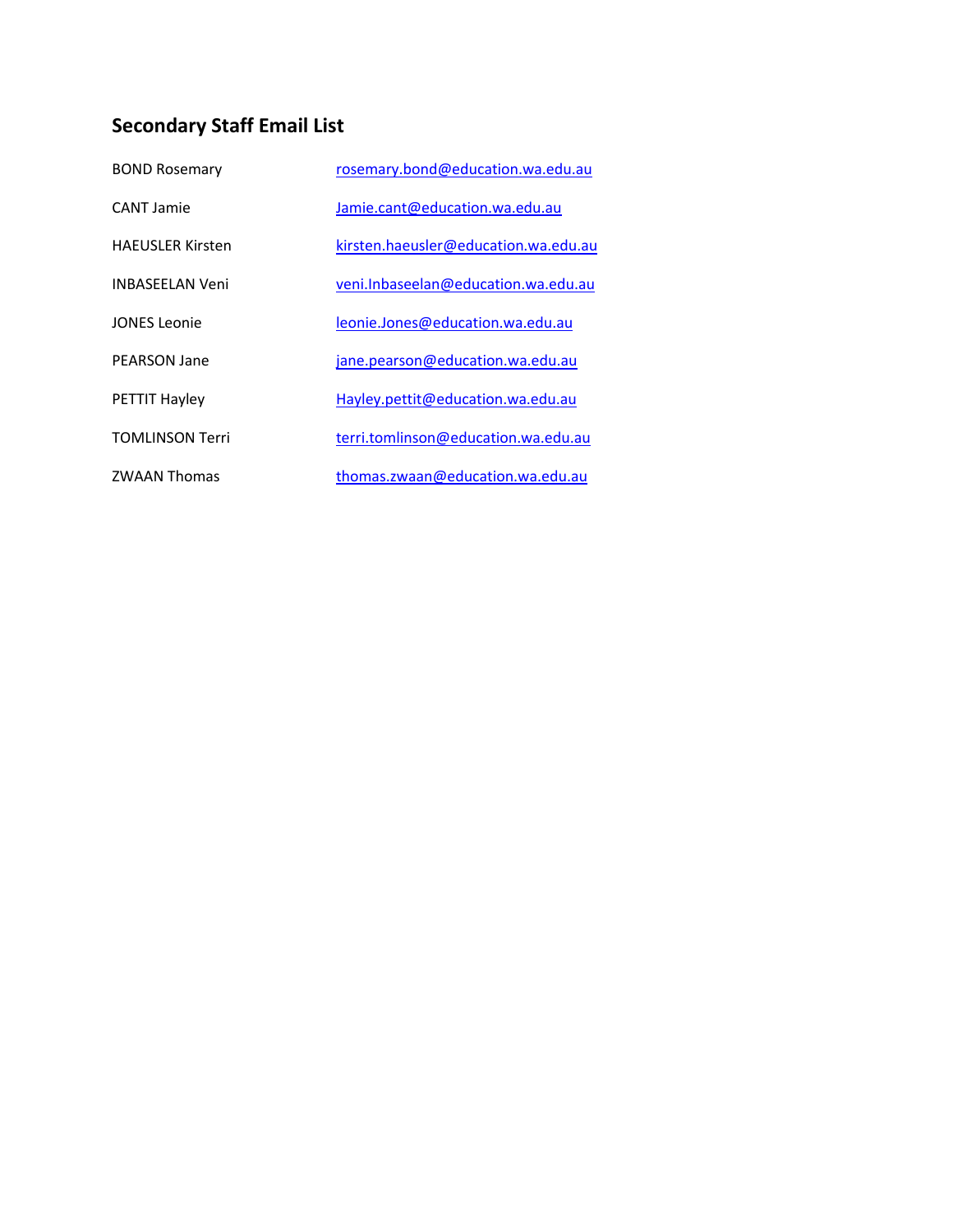

## **Morawa District High School**

 **Policy and Guidelines Secondary Homework**

Every school is to have a documented approach to homework that takes into account the needs of the students and the phase of their development, and reflects the context of the school.

#### **Rationale**

The Morawa District High School community recognizes that homework can support higher levels of student achievement by extending the time available for students to consolidate skills and concepts learned at school. Homework can also be a means of furthering school-home relationships and can assist in keeping parents informed about their child's learning programs and progress.

We believe that homework supports students by:

- providing opportunities to practice and revise skills introduced in class;
- extending the time available for the exploration of new ideas and situations;
- developing independent skills including self-discipline, time management and personal organization; and
- providing opportunities for self-planned individual study and research.

#### **Guidelines**

Homework should:

- support the development of the student's independence as a learner;
- further the partnership between school and home;
- avoid dependence on unreasonable levels of parental assistance or resources that are not readily available to the student;
- be set without impinging on reasonable time for family, recreational, cultural and employment pursuits relevant to the student's age, development and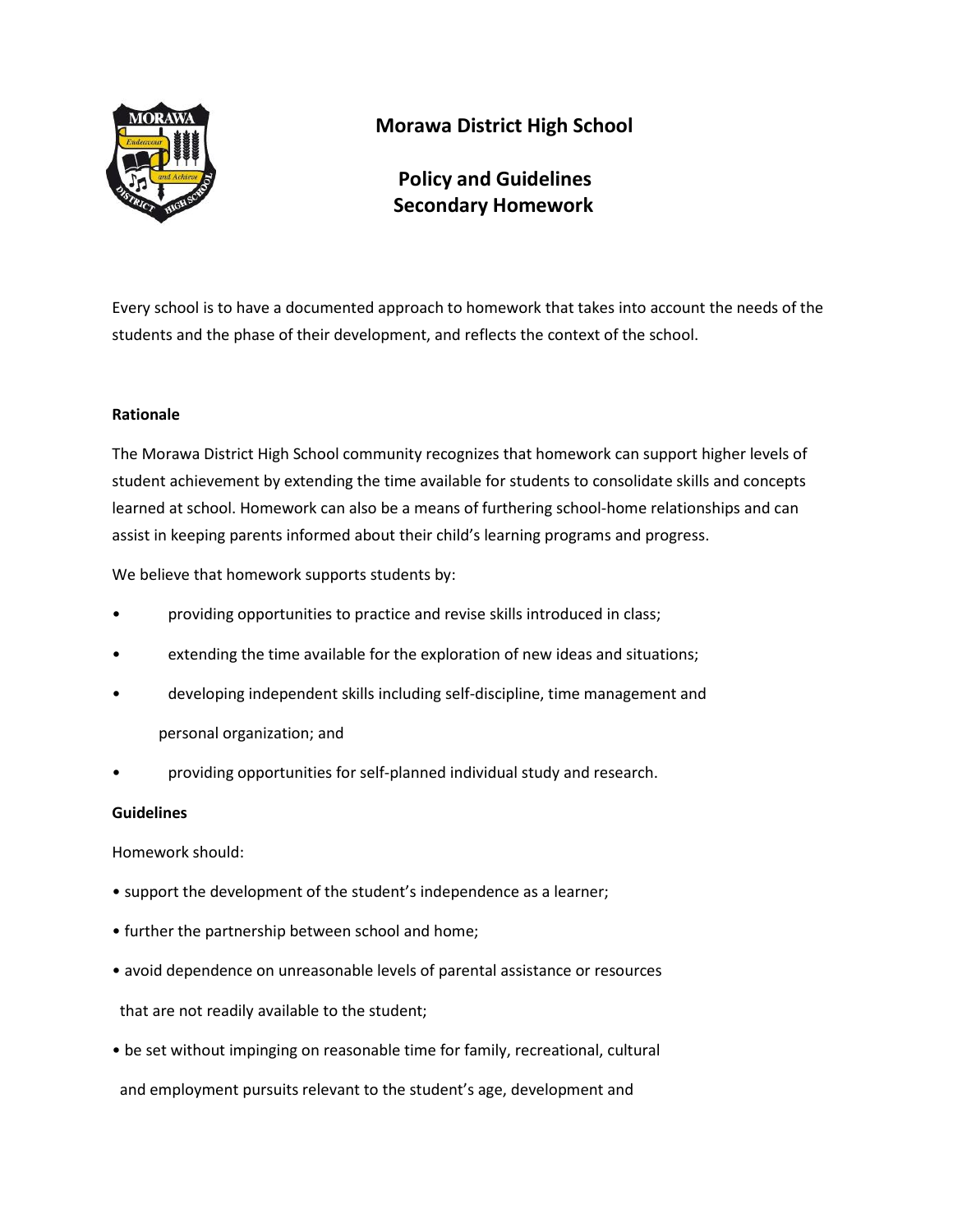educational aspirations;

- be balanced across learning areas so as to avoid stress and overload;
- be phased in gradually and consistently as students move through the upper primary years and sustained through the secondary years;
- be consistently applied, monitored and assessed in a whole-school approach

that is responsive to individual needs and learning area requirements;

Homework must:

- only be used to facilitate the achievement of learning outcomes;
- form part of a developmental learning program that is responsive to individual needs, clearly relevant, supported by classroom practice and, where appropriate, developed in collaboration with students; and
- be disassociated from any form of punishing students or means of securing

discipline.

#### **Appropriate tasks**

Year 7-12 weekly homework contracts for some learning areas; assignments/project work; completion of unfinished class work; Revision; Independent study. Please refer to Course Outlines and Student Diary.

Note. Individual class/Learning Area teachers may outline homework detail specific to a child based on an individual's need as negotiated with parents/carers.

It is suggested that lower secondary students should be spending at least 1 hour, 5 days a week, on homework, review or study.

Upper secondary students should be spending at least 1-2 hours, 5 days a week, on homework, review or study.

It is recognized that all individuals learn differently and these times will vary accordingly, however they have been stated as a guide for students and parents.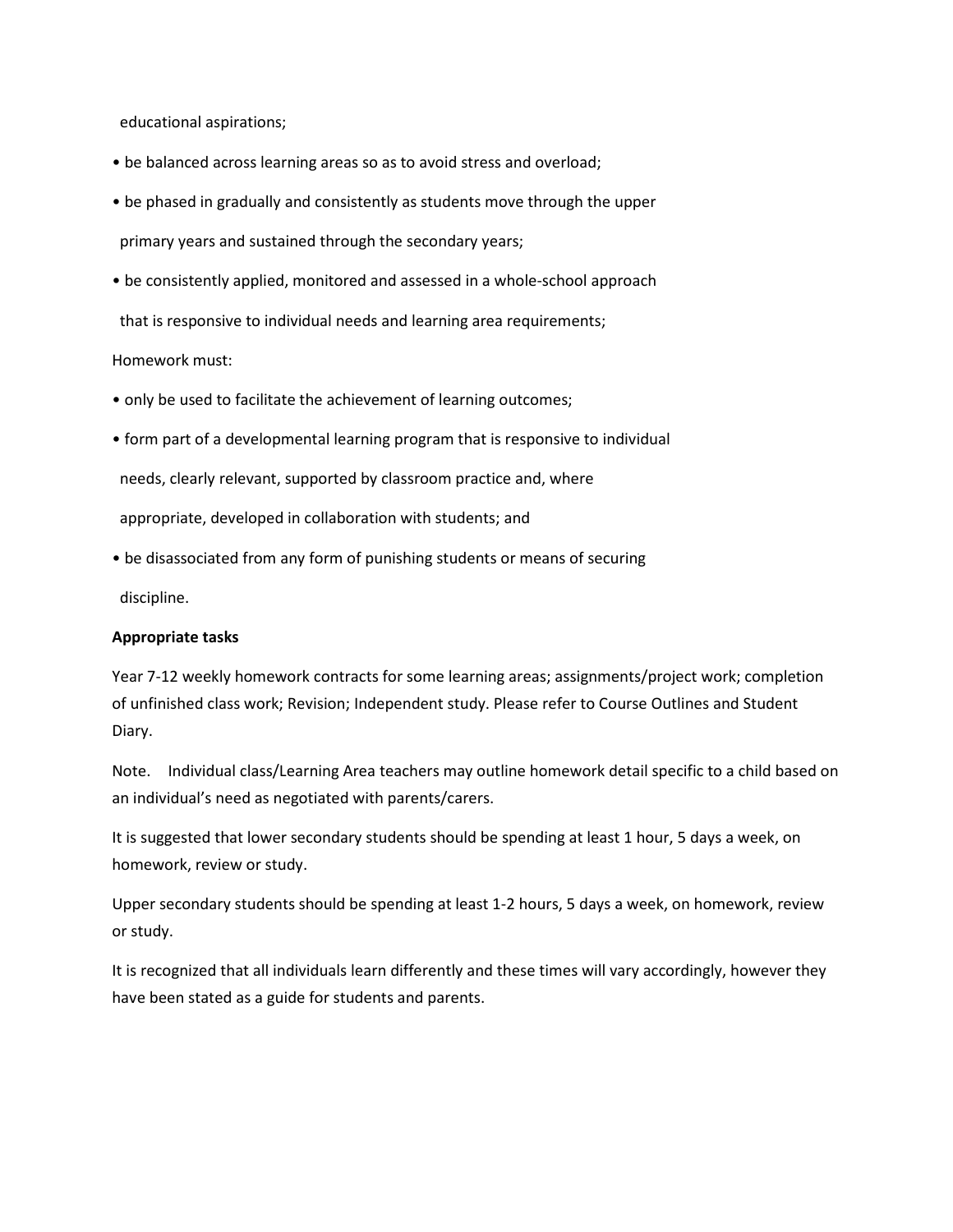#### **Responsibilities**

#### PRINCIPAL

The principal is responsible for developing and implementing a documented school approach to homework that:

• is consistent with the Western Australian Curriculum and Assessment Outline

and school plans;

• is developed in consultation with the school staff and parents and endorsed by

the school council/board

- is regularly communicated to students and parents;
- includes general guidelines for parents, where appropriate, as to how they

can support and assist their children; and

• is supported and implemented by all staff.

#### **TEACHERS**

Teachers are responsible for developing a clear set of homework procedures and communicating them to their students and parents/carers. They are then responsible for the consistent application and management of these procedures. Teachers are also responsible for providing appropriate feedback (marking and comments) to students on the completion of a homework task.

#### **STUDENTS**

Students are responsible for supporting the homework procedures presented in their classroom(s).

#### **PARENTS**

Parents are encouraged to provide a home environment which enables their child to support the homework procedures presented in their classroom(s).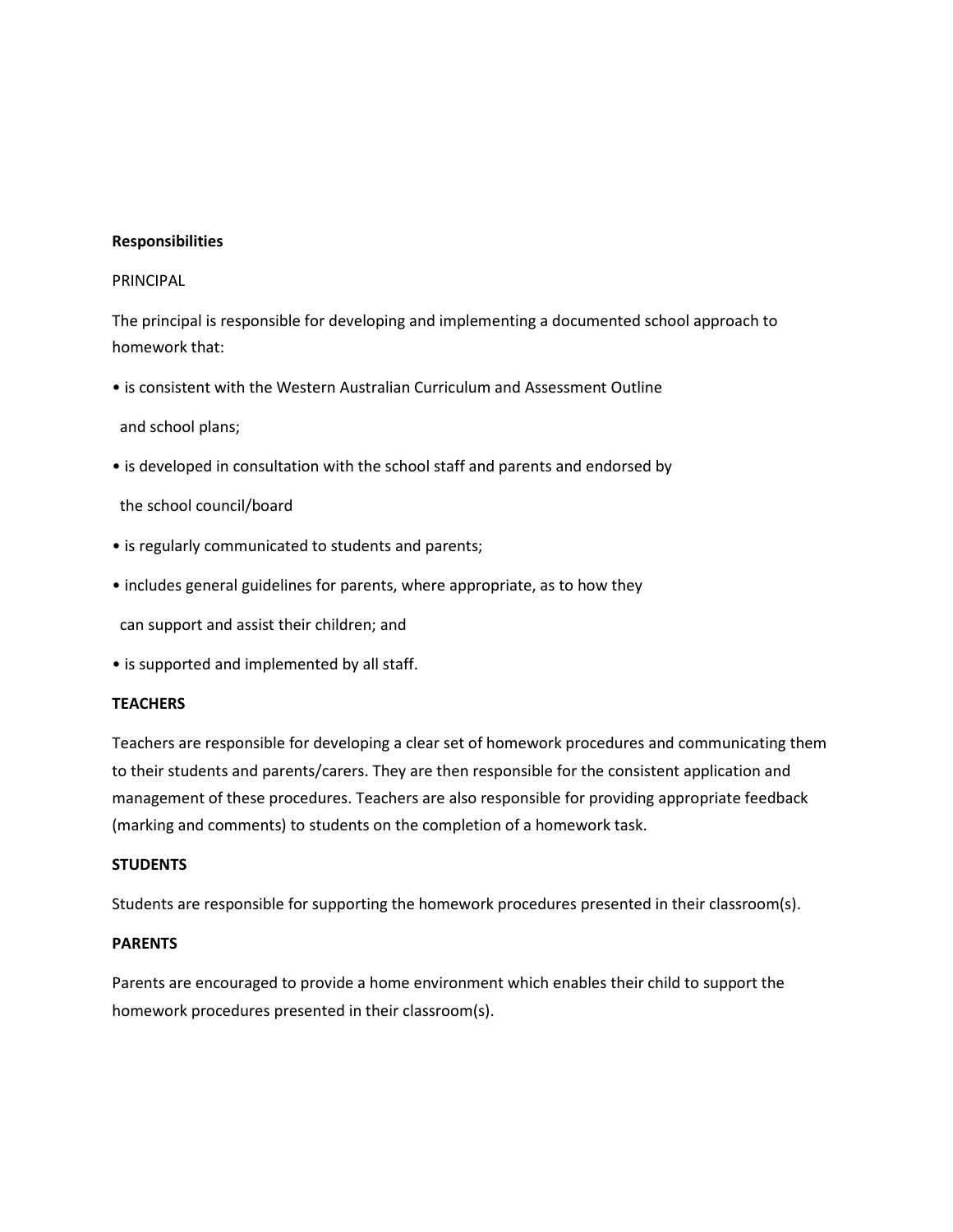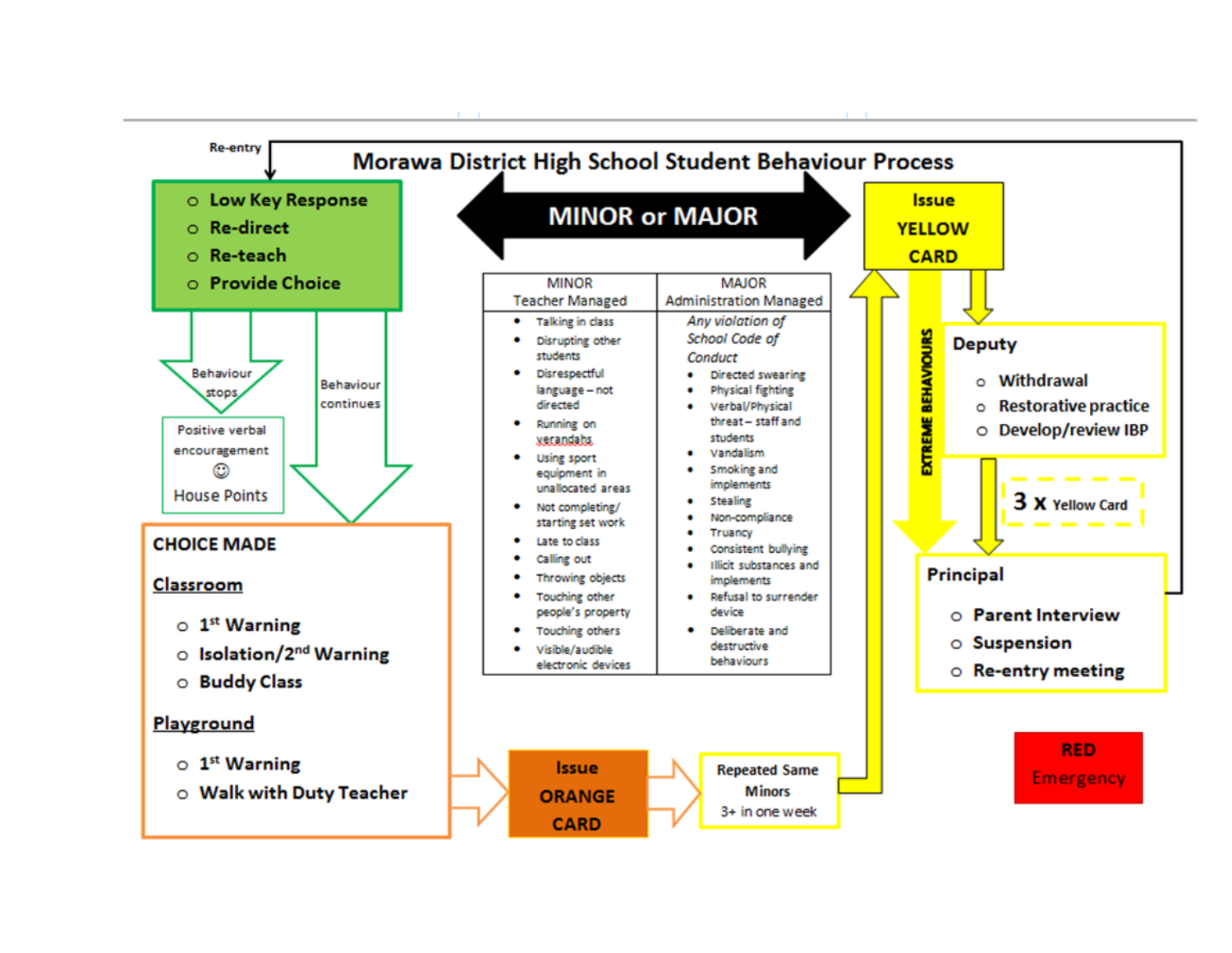

## **Morawa District High School**

## **Policy and Guidelines Secondary Homework**

Every school is to have a documented approach to homework that takes into account the needs of the students and the phase of their development, and reflects the context of the school.

#### **Rationale**

The Morawa District High School community recognizes that homework can support higher levels of student achievement by extending the time available for students to consolidate skills and concepts learned at school. Homework can also be a means of furthering school-home relationships and can assist in keeping parents informed about their child's learning programs and progress.

We believe that homework supports students by:

- providing opportunities to practice and revise skills introduced in class;
- extending the time available for the exploration of new ideas and situations;
- developing independent skills including self-discipline, time management and personal organization; and
- providing opportunities for self-planned individual study and research.

#### **Guidelines**

Homework should:

- support the development of the student's independence as a learner;
- further the partnership between school and home;
- avoid dependence on unreasonable levels of parental assistance or resources that are not readily available to the student;
- be set without impinging on reasonable time for family, recreational, cultural and employment pursuits relevant to the student's age, development and educational aspirations;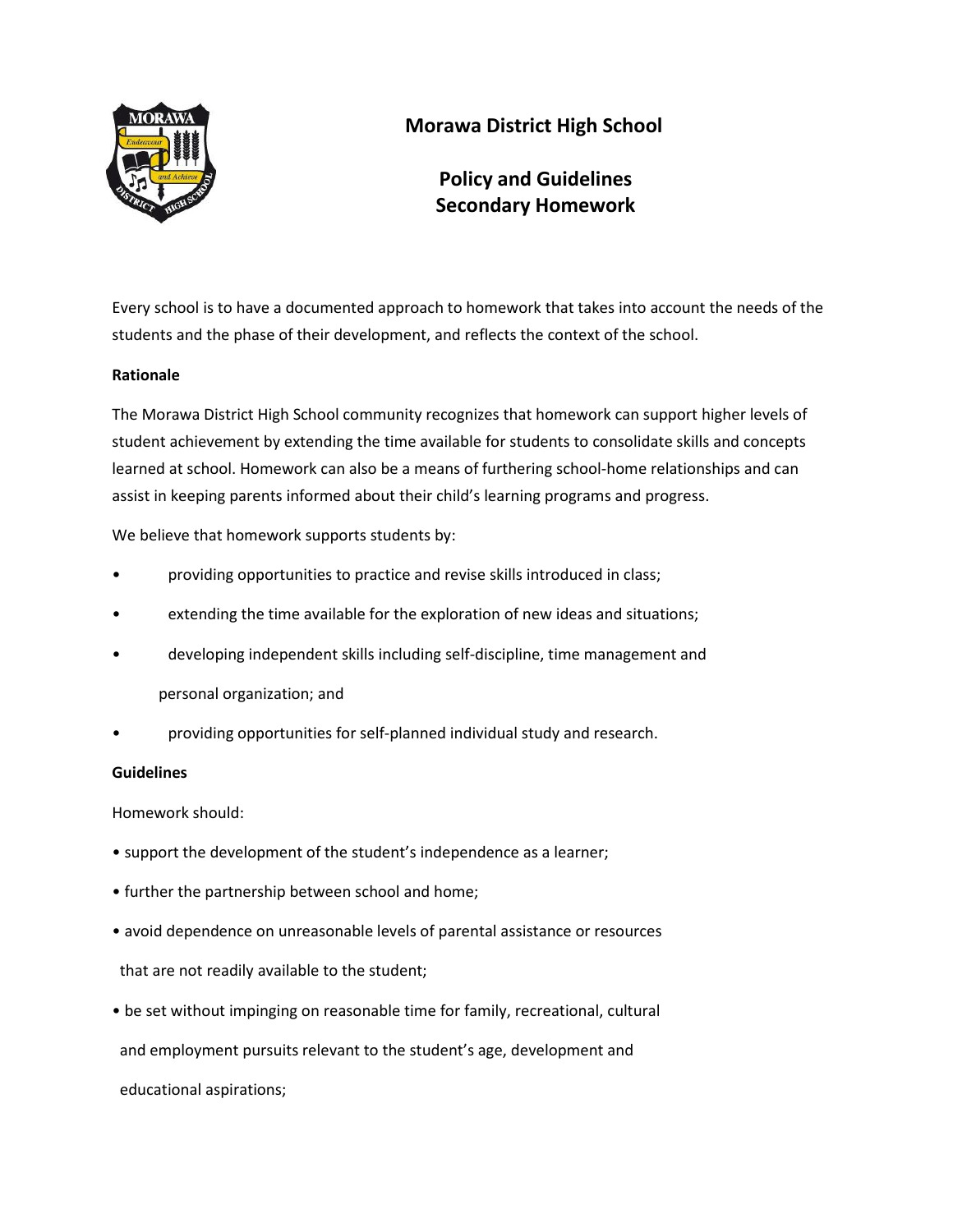- be balanced across learning areas so as to avoid stress and overload;
- be phased in gradually and consistently as students move through the upper primary years and sustained through the secondary years;
- be consistently applied, monitored and assessed in a whole-school approach

that is responsive to individual needs and learning area requirements;

#### Homework must:

- only be used to facilitate the achievement of learning outcomes;
- form part of a developmental learning program that is responsive to individual

needs, clearly relevant, supported by classroom practice and, where

appropriate, developed in collaboration with students; and

• be disassociated from any form of punishing students or means of securing

discipline.

#### **Appropriate tasks**

Year 7-12 weekly homework contracts for some learning areas; assignments/project work; completion of unfinished class work; Revision; Independent study. Please refer to Course Outlines and Student Diary.

Note. Individual class/Learning Area teachers may outline homework detail specific to a child based on an individual's need as negotiated with parents/carers.

It is suggested that lower secondary students should be spending at least 1 hour, 5 days a week, on homework, review or study.

Upper secondary students should be spending at least 1-2 hours, 5 days a week, on homework, review or study.

It is recognized that all individuals learn differently and these times will vary accordingly, however they have been stated as a guide for students and parents.

#### **Responsibilities**

#### **PRINCIPAL**

The principal is responsible for developing and implementing a documented school approach to homework that: